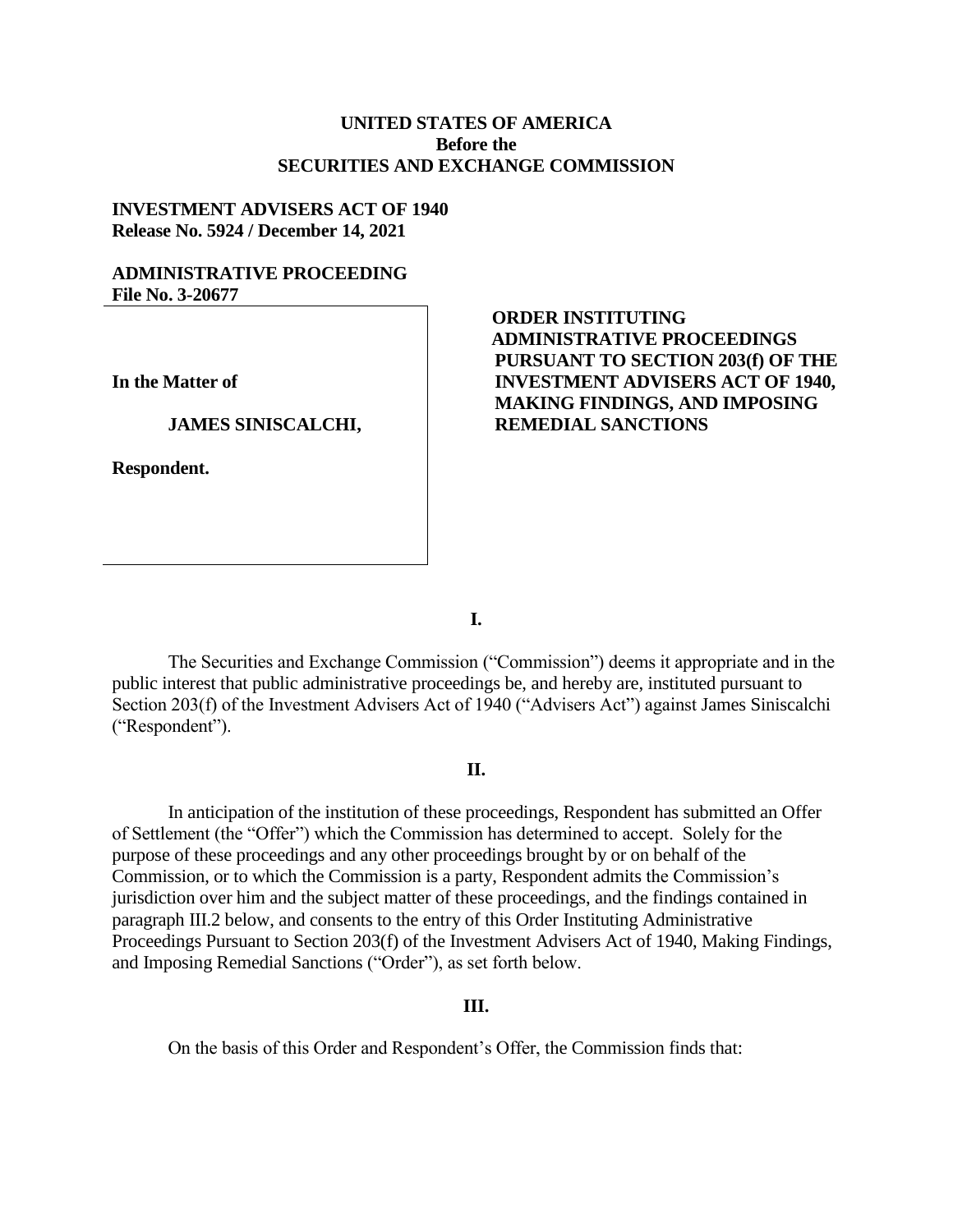1. From approximately 2017-2018, Siniscalchi was an associated person and Chief Compliance Officer of Indio Entertainment, LLC, an investment adviser registered in California as an exempt reporting adviser and not registered with the Commission. Siniscalchi, 48 years old, is a resident of New York, New York.

2. On June 9, 2021, Siniscalchi pled guilty to one count of conspiracy to commit securities fraud and wire fraud in violation of Title 18 United States Code, Section 371 before the United States District Court for the Southern District of New York, in United States v. James Siniscalchi, Crim. No. 1:19-CR-480. On September 24, 2021, a judgment in the criminal case was entered against Siniscalchi. He was sentenced to three years of probation, including one year of home confinement, and was ordered to make restitution in the amount of \$1,909,146.00 and to pay forfeiture in the amount of \$2,082,425.00 and a fine in the amount of \$10,000.00.

3. The count of the criminal indictment to which Sinicalchi pled guilty alleged, inter alia, that Siniscalchi conspired with other individuals to commit securities fraud and wire fraud; that he (a) employed devices, schemes and artifices to defraud; (b) made untrue statements of material fact and omitted to state material facts necessary in order to make the statements made, in light of the circumstances under which they were made, not misleading; and (c) engaged in acts, practices and courses of business which operated and would operate as a fraud and deceit upon persons; and that he used wire communication in interstate commerce for the purpose of executing the scheme. This count of the indictment further alleged that Siniscalchi and his co-conspirators committed certain overt acts in the Southern District of New York and elsewhere, including, inter alia, that Siniscalchi caused an entity he controlled to enter into contracts to deliver, or to purchase with investor money, tickets to live events for the purpose of reselling those tickets for a profit, and distributing the net profits amongst investors.